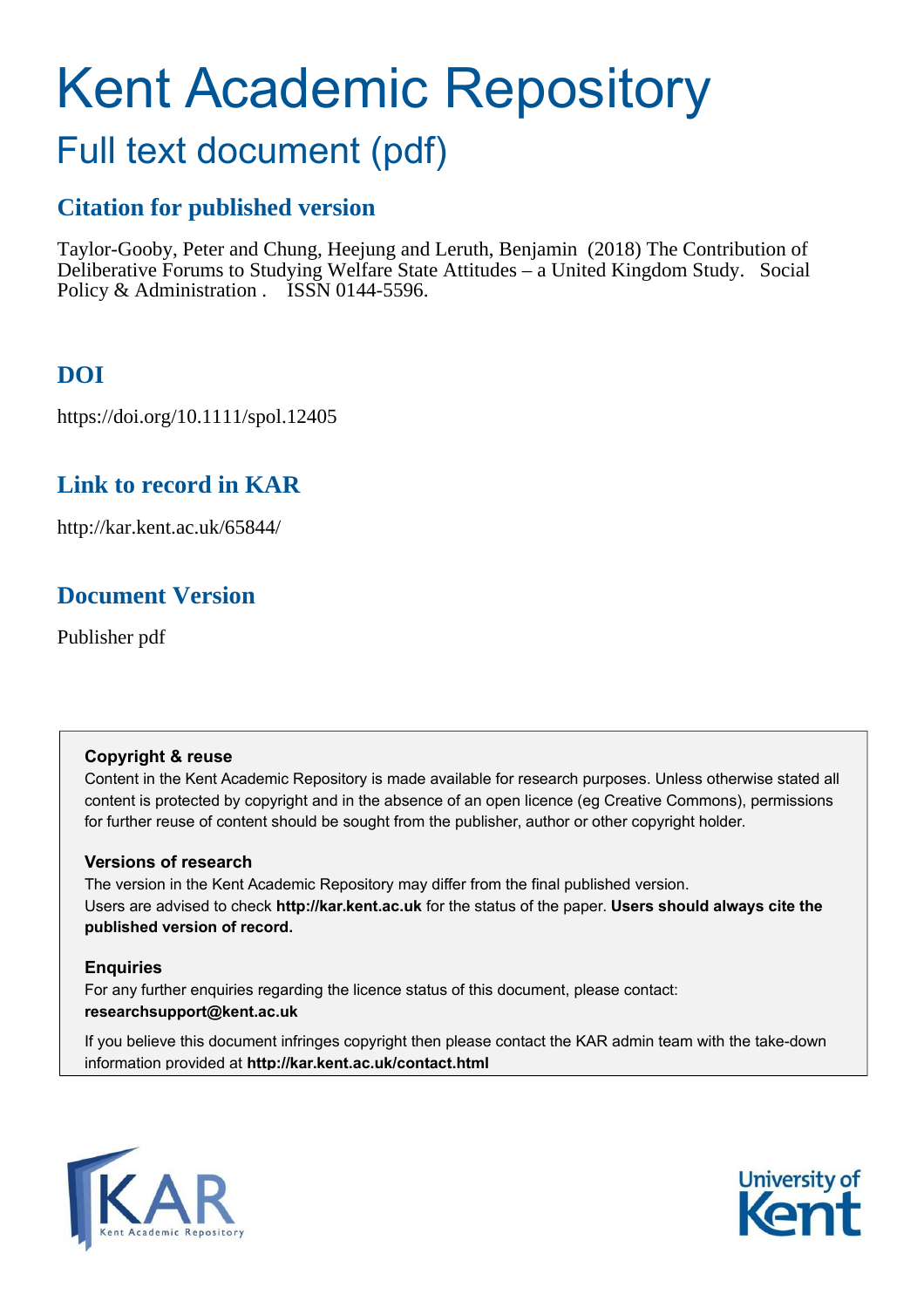## ORIGINAL ARTICLE

# The contribution of deliberative forums to studying welfare state attitudes: A United Kingdom study

# Peter Taylor-Gooby $^1$  | Heejung Chung $^1$  | Benjamin Leruth<sup>2</sup>

1 School of Social Policy, Sociology and Social Research, University of Kent, Kent, United Kingdom

<sup>2</sup> Institute for Governance and Policy Analysis, University of Canberra, Canberra, Australia

#### Correspondence

Heejung Chung, Cornwallis Northeast, University of Kent, Canterbury CT2 7NF, Kent, United Kingdom. Email: [h.chung@kent.ac.uk](mailto:h.chung@kent.ac.uk)

Funding information NORFACE, Grant/Award Number: 462‐14‐050

#### Abstract

This article introduces democratic forums as a method of studying attitudes towards the welfare state, and sets out briefly its strengths and weaknesses in comparison with existing methods. This is done by reporting the findings of a 2015 two-day forum based in the United Kingdom, in which the future of the welfare state was discussed by a largely representative sample of participants. The results show that participants linked both moral and economic arguments to come to two major framings that could encompass the debates surrounding the future of welfare states. One focuses on the inefficiencies of the welfare state, which found that welfare resources were largely misdirected and unsustainable. The other focuses on the possibilities for improving it via social investment, for example providing individuals with better training and education opportunities. The democratic forum method is helpful in allowing researchers to investigate the conceptual framings people use when thinking about the welfare state, and to see how people link different concepts and justifications together to argue their position. We argue that such framing can be distinct from that used and understood by policymakers and academics, and those applied in the more commonly used large scale surveys.

#### **KEYWORDS**

attitudes, democratic forums, framing, methods, United Kingdom, welfare state

## 1 | INTRODUCTION

Research into welfare state attitudes has expanded rapidly in recent years. Much of the existing literature relies on large scale structured surveys to examine issues such as public support for diverse types of welfare benefits and services, ------------------------------------------------------------------------------------------------------- This is an open access article under the terms of the [Creative Commons Attribution](http://creativecommons.org/licenses/by/4.0/) License, which permits use, distribution and reproduction in any medium, provided the original work is properly cited.

© 2018 The Authors. *Social Policy & Administration* Published by John Wiley & Sons Ltd

# WILEY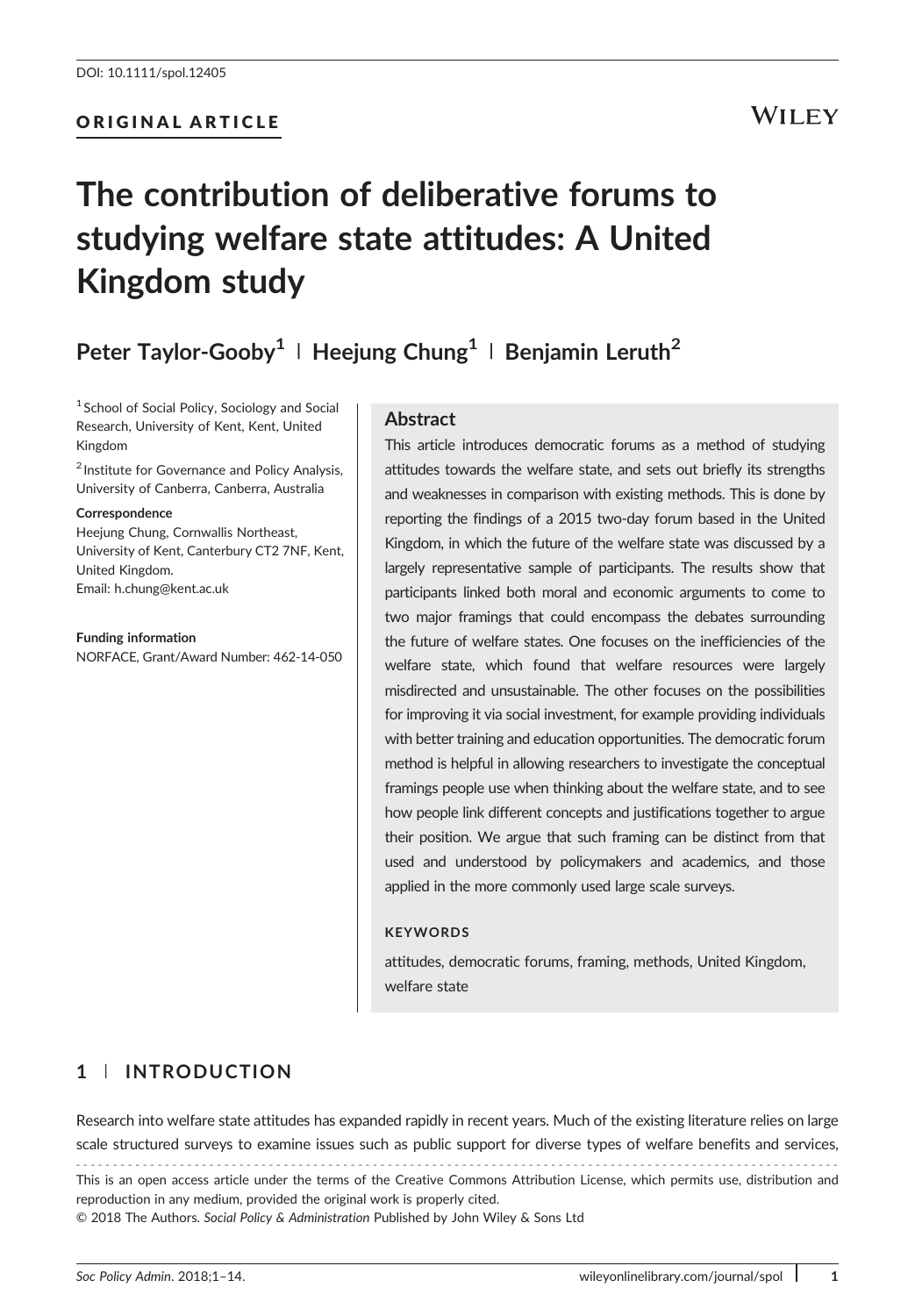attitudes towards redistribution or the welfare state's role in it. This is usually done using a theoretical framework of self-interest, ideology, and the existing welfare state institutions (Blekesaune & Quadagno, 2003; Chung & Meuleman, 2017). Most of these studies aim to understand the drivers of attitude formation. In this article we introduce an innovative method for attitudes research: democratic forums. Although commonly used in other fields such as political science (see e.g., Flinders et al., 2016; Warren & Pearse, 2008), this approach is yet to be used on a large scale in the field of social policy research. This article shows how this method can help contribute to understanding welfare state attitudes of the population in a different light. We especially draw attention to the role democratic forums can have in understanding the "framing" of ideas—or the conceptual framework the general public has which links together attitudes and assumptions in generating an understanding of the welfare state. We argue in this article that democratic forums can be especially useful in their ability to uncover the way the general public frames and links ideas.

Large scale surveys, one of the most commonly used methods, have many advantages especially in terms of generalizability and comparability of the data. However, they are restricted by the predesign and precoding of questions which may fail to recognize some issues that may be paramount to the public, whilst not significant for the policymakers and/or academics designing the survey. Although focus groups, the most frequently used qualitative method in welfare attitudes research, can help us to understand meanings and framings in a more bottom–up manner, they tend to be small scale, usually in homogenous groups of the population, which may be limited in their ability to represent the larger population. By including a larger number of participants, largely representing different sub‐population groups, and by gathering data from over a much longer span of time, democratic forums can be useful in order to identify the framework of ideas that ordinary people use regarding attitudes towards the welfare state. We demonstrate this by providing the results of research focusing on public attitudes to the future of the welfare state in the United Kingdom (UK) conducted in 2015. Our findings show that the most commonly raised issues about the welfare state were framed around people's confidence in the sustainability of the welfare state, and their trust in government.

Section 2 reviews the strengths and limitations of democratic forums in relation to other commonly used methods of welfare state attitudes research. Section 3 presents the method used for the data, which comes from the UK component of a cross‐national, NORFACE‐funded research project entitled "Welfare State Futures: Our Children's Europe" (WelfSOC<sup>1</sup>). Section 4 presents the findings, and we conclude with a discussion outlining the contribution democratic forums make to welfare state research. Discussion of methods is necessarily brief in order to make available sufficient space to present the empirical material.

## 2 | ATTITUDES RESEARCH: STRUCTURED SURVEYS, FOCUS GROUPS, AND DEMOCRATIC FORUMS

A large and growing number of articles deal with attitudes towards the welfare state, and examines public attitudes to different aspects of welfare policies. Initially, attitudes were approached through a "file‐drawer model" in which the individual was understood to possess a sheaf of attitudes on relevant topics and to, as it were, look them up and report them to the researcher in responses to particular questions. Over time, approaches developed that saw attitudes as social constructs and as influenced by information, perceptions, and social communication and framing.

The quantitative structured survey method produces data which can easily be generalized to a population through the use of representative sampling, and is convenient for statistical analysis. The major surveys, such as the European Social Survey (ESS) and the International Social Survey Programme (ISSP), are now routinized so that findings on key points can be provided relatively quickly. Such surveys may sometimes tend to be driven by the interests of policymakers and researchers. From the point of view of government, the welfare state is very much about funding and taxation, what the public desires and will tolerate, but also about the impact of public services, in terms of both subjective (in relation to values and ultimately voting) and objective impacts (in relation to the goals of policy). Academic concerns are more to do with social changes and how these relate to social values and also with the relationship between attitudes and interests among different social groups. These interests are reflected in the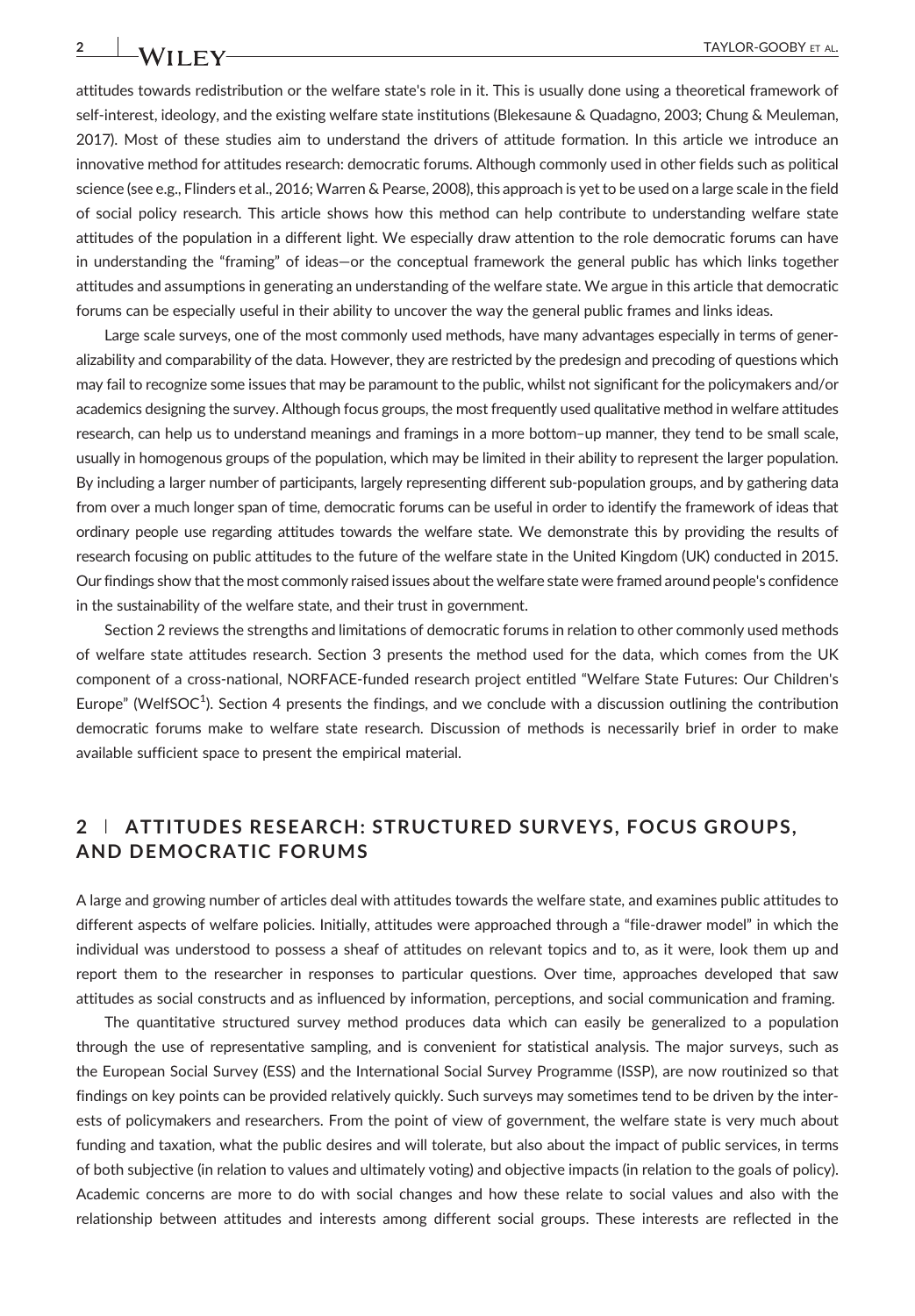long‐standing batteries of questions on government responsibility for various needs, the living standards of different groups, and the impact of state provision on values which figure prominently in the ISSP and ESS questionnaire sections on the welfare state. These surveys are valued cross-national sources for comparative data on welfare attitudes, and have received considerable scholarly attention, leading to more than 1,500 publications in the past two decades (Sundberg & Taylor‐Gooby, 2013). We do not go into great detail outlining the findings of specific studies, but for more information and a summary see the introduction to this regional issue (Chung, Taylor‐Gooby, & Leruth, 2018). What we are interested in this article is the choice of topics examined in welfare attitudes research, as well as how it is framed.

There is a tendency for researchers using the structured survey method to predefine the problems to be explored in the topics covered, the phrasing of questions, and the categories within which they can be addressed in the precoded answers (Goerres & Prinzen, 2011). In practice, the interests of policymakers and the theories of researchers tend to guide the construction of the surveys. This makes it difficult to be sure that the framing employed is, in fact, that of the mass public, and that priorities are correctly identified. There is thus a risk that major surveys may ignore areas that the public thinks are important, but that do not emerge in elite thinking, and that the conceptual frameworks used by the public may not be adequately reflected in analysis. Equally, the attitudes people hold may be more complex and ambivalent than the model of the researcher acknowledges, or concepts may be understood differently. Structured surveys may impose a framing or misunderstand the complexity of people's priorities: as a result, this method is unable to identify non‐attitudes (Goerres & Prinzen, 2011).

Qualitative methods have strengths in addressing these issues because they give participants in a moderated discussion greater opportunity to explain, explore, and argue about the matter in question. The most commonly used qualitative method in welfare attitudes research is focus groups, and to our knowledge other qualitative methods such as participant observations are rarely used for welfare attitudes research. Focus group methods are normally limited in time (between one and two hours of discussion), in the range of population groups that can be included, and in the fact that the topics included in the moderator's schedule are typically predefined by the researcher.

The approach we propose in this article intended to overcome some of these limitations. Democratic forums come from a tradition that draws on the development of interest in more participative and discursive models of democracy (Mouffe, 2010), and provide five key strengths. Observation of discussion in forums allows us to: (i) explore how people understand issues and link together their ideas about different aspects of the welfare state; this includes: (ii) the identification of particular issues as priorities; and (iii) the justification of those priorities in relation to ideas about how different aspects of the welfare world impact on each other; forums also allow us to: (iv) see how people respond to information from different sources, and what information carries the most weight with different groups; and (v) to explore the way group interaction influences discussion and final conclusions over a more extended period of time than is possible in focus groups (Wakeford, 2007).

Some of these advantages are similar to those when using focus groups. However, democratic forums overcome some of the aforementioned limitations of focus groups by allowing for extended discussions taking place over two or three days, in which the participants are able to play the leading role in deciding the issues to be discussed and how they are approached. Most forums allow opportunities for small breakout groups as well as plenary discussions, and for participants to consult information that they request to be provided by experts, and are only very lightly moderated.

There are also some limitations. Analysis is detailed and laborious even when using modern computer‐assisted coding techniques, given the vast amount of data gathered compared to that of shorter focus groups or interviews. There are limitations in generalizing the findings compared to surveys, despite the best efforts of researchers in including a diverse population covering a wider range of demographics and socio‐economic groups. However, the method does not pre‐define the issues nor pre‐code responses. It is thus less likely to elicit responses to fit pre‐coded response categories when those studied do not, in fact, feel strongly about an issue, a problem sometimes experienced when using survey data. $2$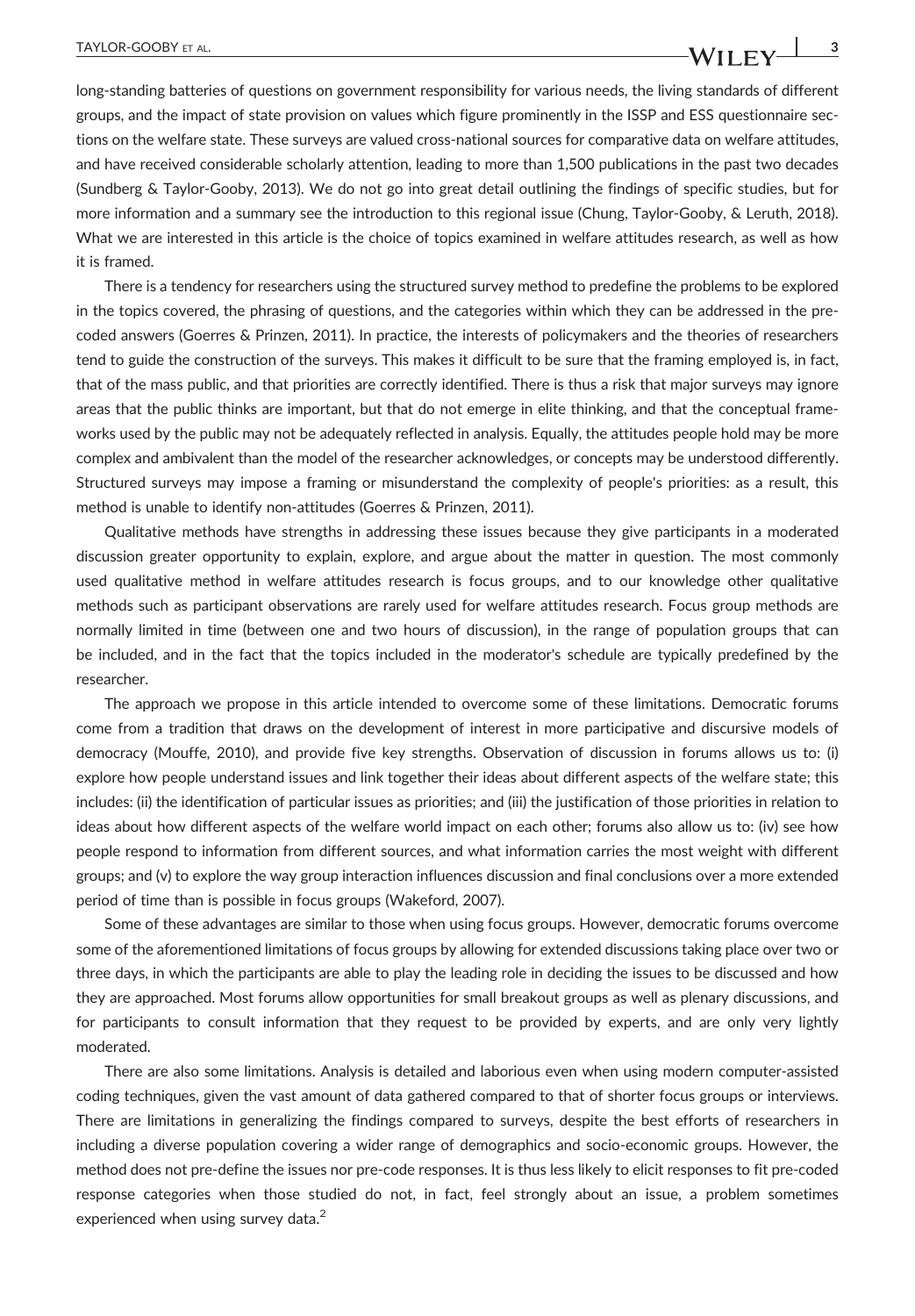In this article we do not have sufficient space to consider all contributions and strengths of the democratic forum approaches, such as that pertaining to how people respond to different types of information, and the group dynamics and attitude formation that can be observed through the data (see Zimmerman & Heuer, 2016). We focus here on the first three strengths, which relate to allowing for a better understanding how the population "frame" their perceptions of the welfare state.

# 3 | FRAMING WELFARE ATTITUDES AND THE CONTRIBUTION OF DEMOCRATIC FORUMS

Framing refers to the point that the ideas relevant to understanding the welfare state do not emerge independently, but are linked to other ideas which may support or provide a context for them (Druckman, 2001). In relation to welfare attitudes, ideas about the relative costs of services for different needs as well as the impact on society of the perceived behaviors encouraged by particular welfare programs will influence priorities. Framings link together understandings of the world of welfare with ideas about priorities, and justify the positions that people take up. They may be provided through mass media, politicians' statements or other communications (e.g., Van der Pas, 2014), or be understood as part of people's mental mapping of the issues (Chong & Druckman, 2007). This article focuses on the latter approach.

In conventional welfare state attitudes research (e.g., Blekesaune & Quadagno, 2003; Chung & Meuleman, 2017; Goerres & Tepe, 2012; Knijn & Van Oorschot, 2008; Taylor‐Gooby, 2010; Van Oorschot & Meuleman, 2012), welfare attitude preferences are understood to depend on self‐interest, ideological beliefs, opportunity structures at both the individual level and the national level and the institutional framework in which they live (for more detail, see the introduction to this issue, Chung et al., 2018). These results are usually derived from analysis of the covariate structures of variables measuring the various explanatory factors along with the dependent variable which it is intended to explain: support for a certain policy, and or preferences towards redistribution. A major limitation to this approach is that we are unable to demonstrate that the covariate structures correspond to factors that might or might not underlie people's attitudes. Democratic forums allow people to offer their own linking between ideas without reference to the conceptual structures of experts, to explain why they hold a particular attitude in detail over time, to say what they think justifies it and to shift or reinforce their position if they encounter other views. In many cases, the framings offered are not supported by academic argument or by the best empirical evidence. We suggest that democratic forums offer different and complementary insights to those gained from structured surveys and focus groups in examining people's attitudes towards the welfare state by allowing the observation of how people frame issues, priorities, and justifications. Given their aforementioned limitations, forums have most value when used alongside structured surveys and other methods, and improve insight into the finding of these methods.

We now illustrate these points by reference to a recent democratic forum exercise carried out in the UK, paying particular attention to the capacity of forums to identify people's key ideas on the topic and the way they link them to justify their positions: the framing that ties together priorities and justification.

## 4 | METHODOLOGY

Our forums were carried out across two full days in a large metropolitan area in the heart of the UK (Birmingham) in October 2015, i.e., five months after the 2015 General Election and six months before the (official) start of the Brexit referendum campaign (Leruth & Taylor‐Gooby, 2018). They included 34 participants in a sample that was roughly proportional to the make‐up of the UK population in demography (gender, ethnicity, age grouping, and family composition) and socio-economic characteristics (employment status, class, and education). We must, however, note that there may be some self‐selection of those interested in taking part which may influence the representativeness of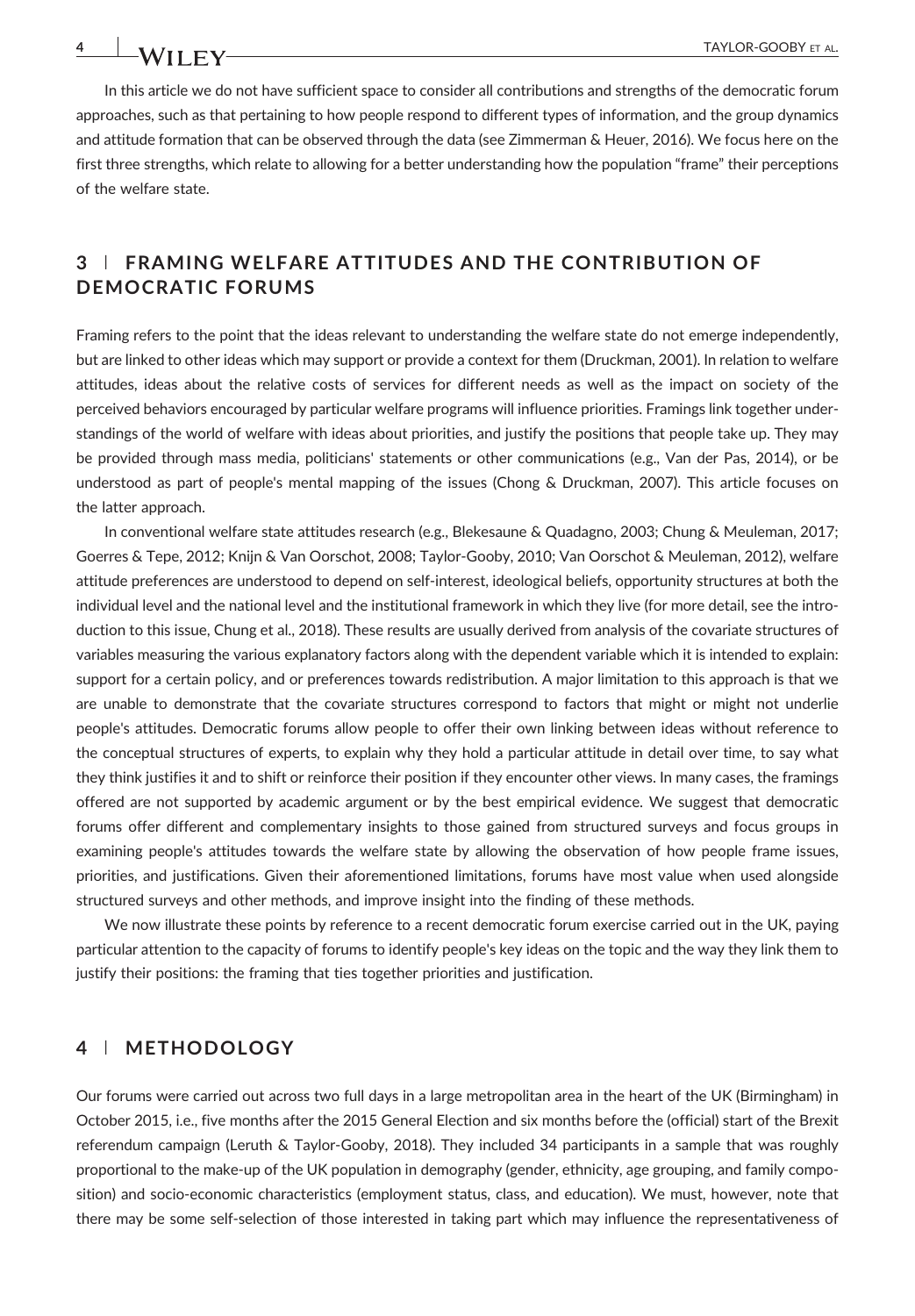the sample. The overarching question discussed over two full days was as follows, "What should the priorities of the UK government be for benefits and services in 2040?".

The process of the forum was as follows. At the beginning of day one, participants were asked to identify the key themes and priorities they consider relevant to the future of the UK welfare state, with no input from the research team. The five themes selected by participants were, in order of importance: immigration; lack of money (regarding welfare state financing); unemployment; overcrowding/aging population; and lack of/access to education. These themes were debated throughout the first day. The second forum took place two weeks later. Between the two days of discussion a stimulus package of relevant factual information was distributed to participants in response to questions raised by participants at the end of the first day. The information provided focused on key welfare state issues, such as immigration rates, the cost of various services and the number of claimers for the various benefit (for further details, see Taylor‐Gooby & Leruth, 2018).

On day two, participants were asked to prepare and justify policy recommendations for the future of the welfare state. The objective of this activity was to give some direction to the discussions. In contrast to day one, the discussion was structured around five broad themes imposed by researchers: income inequality; immigration; gender; intergenerational issues; and labor market. This list reflected the main themes in academic debate, and was imposed in a departure from standard democratic forum procedure to ensure comparability between the various national forums carried out as part of the cross‐national WelfSOC project. There were two major differences between day one and day two: we conceptualized the issues more broadly (referring to labor market issues, which includes education and training opportunities, rather than unemployment, and intergenerational issues as a demographic concept rather than simply an issue of pressures on the welfare state from an aging population); and we included gender inequality as an issue (in parallel to the class and income inequality which had emerged spontaneously on day one, and which we associated on day two with the labor market). Discussions took place in plenaries at the beginning and end of each day and in smaller breakout groups of 10–12 people, to facilitate interaction. In each breakout group, participants sharing one specific socio-economic characteristic (i.e., self-employed, unemployed, or ethnic minority status) were over‐represented in order to determine how shared characteristics contributed to group dynamics. In total, 35 hours of discussion were audio and video‐recorded. Analysis took place through a process of coding themes and ideas and tracing the development of arguments. Data was coded with NVivo, starting from the five issue areas identified by participants, and expanded the list of codes through iteration on the basis of topics emerging in the discourse to identify 21 topics in all. We then examined the structure of the various discussions, paying particular attention to the themes which dominated and the arguments that were used to support them, as the discussions moved to a conclusion in the final plenary.

## 5 | FINDINGS

Before providing the results of the forum, we discuss briefly the main characteristics of the UK welfare state. The UK is often seen as a liberal welfare regime, heavily reliant on market‐focused approaches and individual responsibility (Esping‐Andersen, 1990). Welfare policies are generally targeted, and there are high levels of inequality and poverty rates, especially after the series of tax cuts and cuts on social care and benefits carried out in recent years as a part of a larger set of austerity measures. Despite the low levels of benefits, stigma towards benefit recipients especially on unemployment benefit is prevalent (Baumberg, 2016). Over the past decade, the issue of immigration has been high on the political agenda, especially at the time of the fieldwork when the Conservative government committed to reduce net migration "to the tens of thousands" and with immigration being a decisive issue discussed during the Brexit referendum campaign. Other concerns in relation to the welfare state include the crisis of the National Health System (NHS), the lack of housing, the collapse of social care systems, and issues of low productivity growth within both state services and the broader economy (for more detailed analysis, see Taylor‐Gooby, Leruth, & Chung, 2017).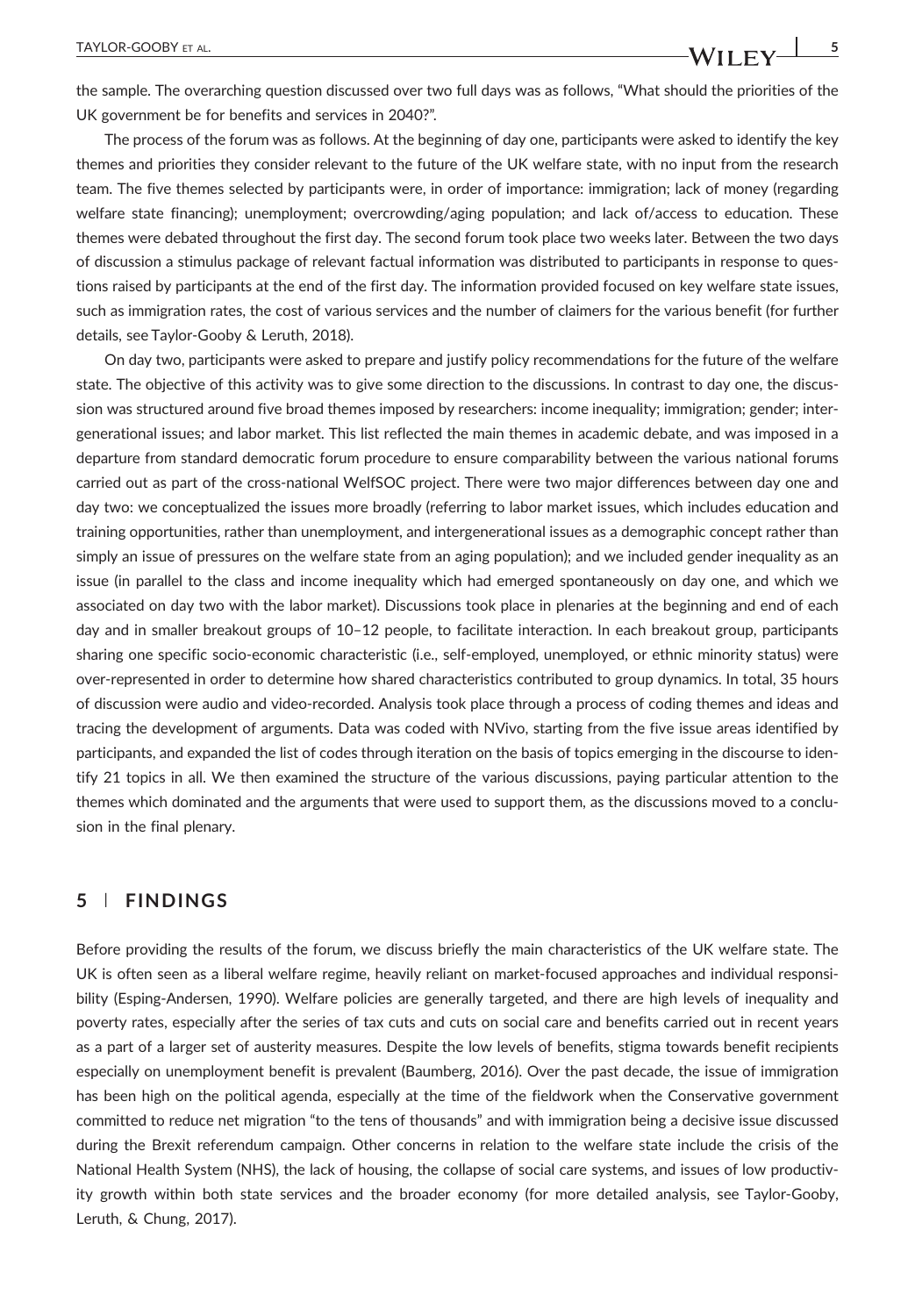#### 5.1 | Framing the UK welfare state

The framing of the future of the welfare state used by the majority of participants linked together practical and normative issues: perceptions of the financial unsustainability of current provision were combined with a morality of individual responsibility through a view of the state as inherently wasteful, inefficient, and above all counter‐productive in the way it allocated resources and failed to reinforce the work ethic (see Taylor‐Gooby, 1985). The UK welfare state was seen to face pressures primarily due to immigration, since immigrants were believed to impose a burden on public services that far exceeded any contribution through work and tax. Other pressures were the cost of pensions and health care, generous unemployment benefits, and overseas aid. The weakness of the state was indicated by its failure to control immigration, cut benefits, tackle dependency, finance pensions and health care, and ensure that multinational companies pay taxes. At the same time, the main services—pensions and the NHS—were highly valued, and most people regretted what they saw as their unsustainability. The needs of vulnerable groups were discussed in relation to the same principle of deservingness, which explained why immigrants and work‐shy unemployed people did not deserve help. Some refugees and people who could not work merited help, together with people who worked for inadequate wages and on precarious contracts such as zero-hours contracts. The policies desired for the future were built round the idea of deservingness: the state's main role was to provide opportunities for people to work effectively and contribute to the economy and to society. In many cases, this was thought to be possible through provision of training, education, and cheap available childcare. This logic links practical and moral ideas together, and leads to two overall framings: one stressing the unsustainability of the welfare state in view of current pressures and damage to the ethic of individual responsibility; and the other concerned with social investment, opportunity, and enhancing commitment to work. We trace these frameworks in more detail in the following sections.

#### 5.2 | The first framing: The misdirected welfare state

The core idea is that the UK welfare state faces severe pressures and is incapable of managing them. Government spending was seen as poorly controlled and inherently wasteful:

"there's a lot of waste in publicly funded things, because nobody feels that it's real money. It's kind of public money, so therefore accountability I think goes out of the window" (UK P-87)<sup>3</sup>

Accordingly, the public sector was heavily criticized for a lack of accountability and transparency:

"Somebody's given £10, £15, £20 million, whether it be council or a government department, they've got to say what they're spending the money on, where they're spending the money and what are going to be the benefits to us as, as part of the society, yes so there's got to be more accountability of where the money's going and what it's being spent on and more transparency" (UK P‐84)

UK contributions to the European Union (EU) are also seen as an aspect of the government's failure to control spending and direct it where it should be going:

"[W]e really ought to make enquiries into the amount of money that's paid by this country into the EU, the astronomical amount of money that is paid into the EU every week, billions." (UK P‐85)

Many highlighted that fact that they do not know how taxes are used and profligacy in overseas aid was often cited in relation to this.

Immigration was perceived as by far the biggest challenge to the UK welfare state. It was framed by most participants as a major strain on state spending in areas such as health care, education, and housing through increased demand. Several participants believed that immigration damaged the sustainability of the NHS:

"there's no way I would pay for an NHS service for people to come in and abuse it, I would pack my stuff and I would go and live in Australia" (UK‐P80)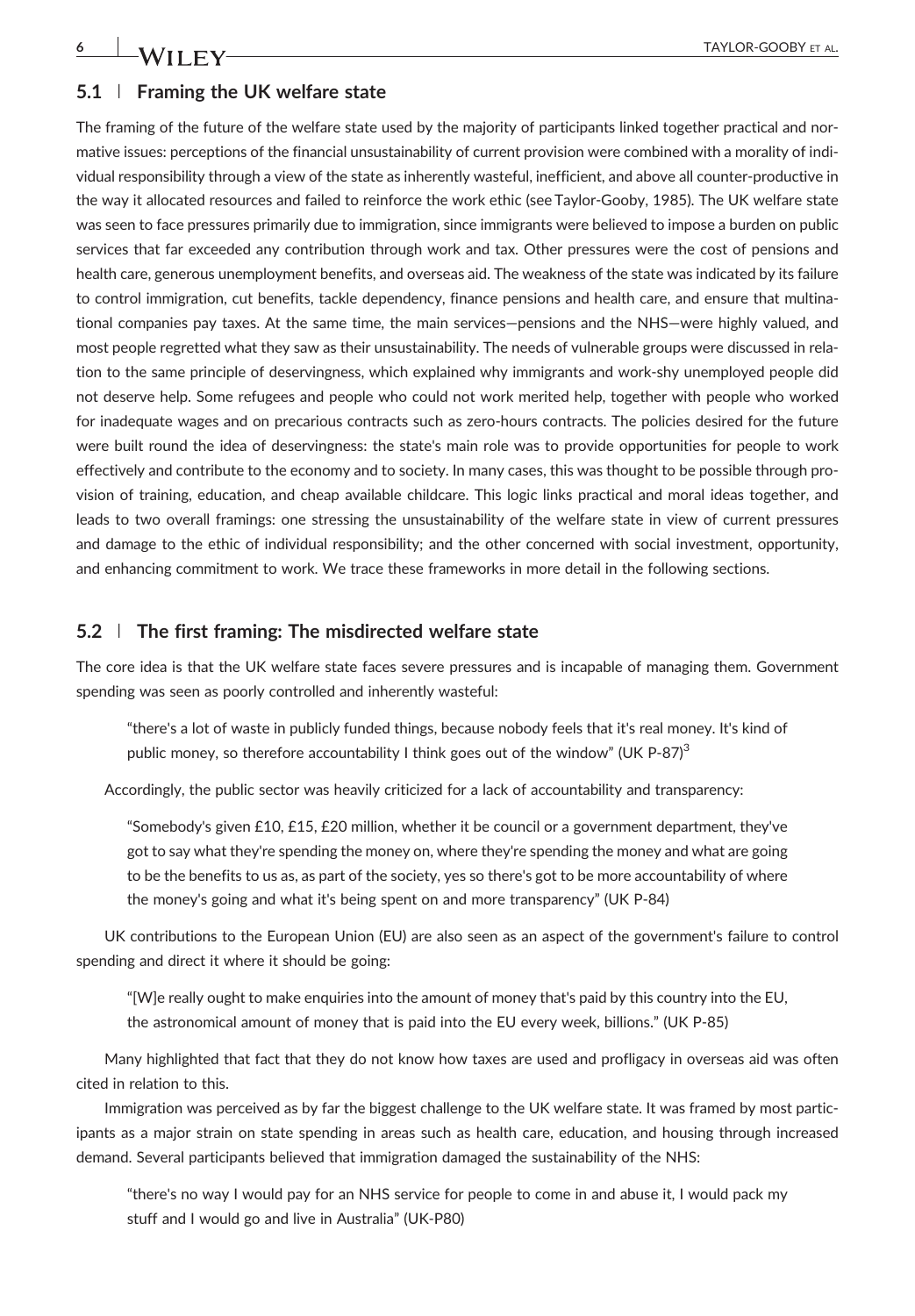These views were expressed across the parallel breakout groups and also in plenaries. However, participants made a clear distinction between "economic migrants", who came to the UK for a better standard of living, and "refugees", mostly from the Middle East and North Africa, who seek asylum, and this introduced the moral value of vulnerability:

"the people who are trying to get away from war and then you've got the economic refugees who haven't really got a reason for leaving where they live except they want to get some more money" (UK P‐45)

Economic migration was mostly framed as having negative material consequences, "[w]e are a small island so we can't keep bringing people in" (UK P-86) was one of the key justifications from the participants, who overwhelmingly favored the introduction of an Australian-like points-based entry system to cut immigration and reduce what they saw as the resulting strain on public services. Nonetheless, the participants expressed considerable sympathy for refugees.

The view that in any case incomers were a burden than the UK could not sustain predominated:

"Obviously, if we keep going on as we are now, there'll be a lack of housing and space to house people. So hopefully, it'll reduce that. Again, it puts a strain on the NHS. And hopefully, it will put some people off coming because they won't be…we're not the Promised Land, you know" (UK P‐45) […]

"I think you allow immigration more and more and more, the Government have to spend more money on benefits for them instead of putting the money into education and social care and other kind of stuff." (UK P‐61)

This discussion illustrates how groups would come to agreement reflecting the strongest view and contrary reviews tended to fade from discussion.

The participants tended to see immigrants as benefit recipients and a burden on public services, rather than as net contributors. Furthermore, participants perceived immigration to be a major cause of high unemployment, due to increased competition for what is seen as a limited pool of jobs:

"It's an issue because it's probably restricting our British citizens from having access to you know, like education, to job opportunities. It's simply because, you know we have Europeans and other people from around the world coming in and it's restricting and taking all the opportunities that we could possibly have." (UK P‐n.i.)

However, a minority of participants also acknowledged the contribution immigrants make as workers:

"[…] if you look at the NHS, it's a lot of the immigrants who sort of work in there, nurses who come over from Africa and things like that" (UK P‐66)

In spite of this, almost all participants agreed that current levels of net migration are too high and need to be addressed, to avoid further strain on the welfare state.

Perceptions of how government managed unemployment heavily influenced participants' framing of the welfare state as a burden. This was both a material and a moral issue, since benefit abuse wastes money and undermines an individual's sense of responsibility. This is linked to the previous two factors in that unemployment benefit was an example where the government made unjustifiable decisions and where spending is perceived to be out of control:

"You see people in the paper, on a weekly basis, 'I'm fifty, I've never worked in my life, I live in this massive great house, I get all these benefits, why would I need to get a job?' And that's the government's fault for not keeping tighter control" (UK P‐n.i.)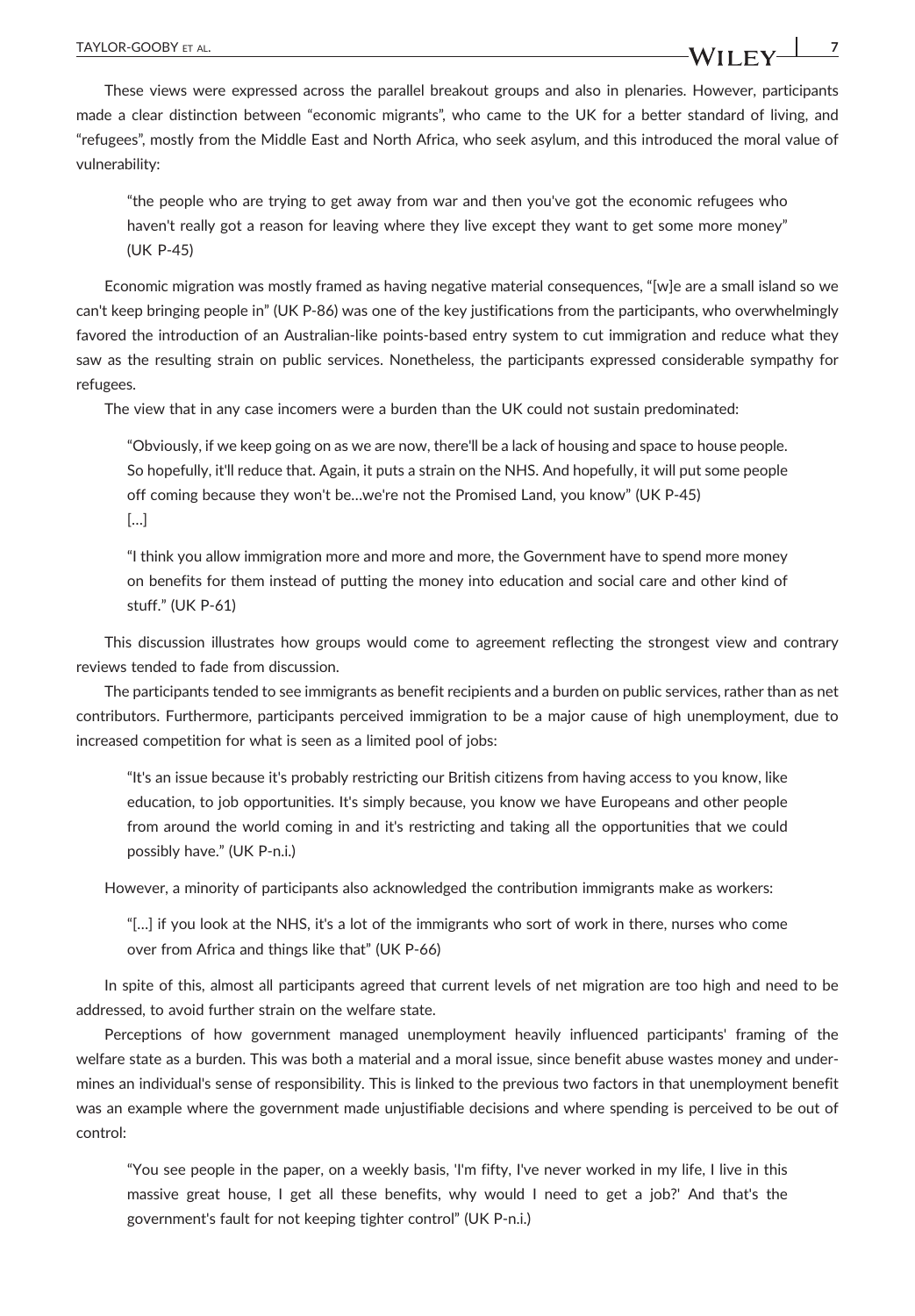## Government benefits for unemployed people are also seen as a further aspect of state incapacity because they are believed to damage incentives, lead to irresponsibility, and damage moral responsibility that can be passed on to future generations:

"I think we're too soft on unemployment. I think, you know if you, you know, if you're fortunate to have a job and you're being made redundant or anything like that, why should it be so easy still to live on benefits or state money and not feel the get up and go to have to go to work?" (UK P‐68)

"… the poor children being born into a society that encourages financially the mother to have another child because she gets paid more benefits, what sort of chance are they going to have with life and role models" (UK P‐84)

This problematic nature of benefit dependency was also linked to the low pay and working conditions for workers such as those on zero-hours contracts, who might be demoralized through work that was unpleasant and paid worse than benefits. This was also linked to the tendency for companies to hire foreign labor, especially in times of global competition and possibility to relocate elsewhere:

"people on zero hour contracts, they're not entitled to the same things as permanent full time employees […] they don't qualify for sick pay, there's no guarantee of work, they're not paying the [...] tax or National Insurance, [...] they can't get loans, they can't get a mortgage, they don't know when they're working, they have really no say" (UK P‐45)

"How can someone on benefits be earning, be getting £40,000 a year and the average person is probably getting around £21,000 to £22,000 a year, working hard, and they're getting double the amount? It's not fair" (UK P‐43)

"[T]here's a belief that it's easy to remain unemployed because you are given the hand‐outs and that people are unwilling to do lower paid jobs. They don't want to sign a zero hour contract, […] but somebody from abroad will come and they'll happily sign it, because a job's a job, and they'll work as many hours as they can but we've also said companies outsource and because small businesses have to pay such taxes then it might be cheaper to make a product abroad and ship it in, or car parts, a factory will close and it will go to another country." (UK P‐n.i.)

The core idea here is vulnerability: the contracts make life worse for a particularly vulnerable group, and this was widely seen as unfair. Moral commitments associated with the needs of vulnerable people also conflicted with the assumption that costs were unsustainable. This led to discussions regarding cuts in three other areas: overseas aid, highly‐valued health care, and pensions.

The widely‐held view that overseas aid was an area in which perceived British over‐generosity indicated poor judgement by government was mentioned earlier. Some participants defended aid, and this created divisions within the group. These members argued that helping other countries is a key British value, much like welcoming refugees, drawing on the notion of helping the vulnerable:

"[…W]e need to care for those people. In other countries whereby we consider, you know, us as human beings we have some sort of moral…" (UK P‐67)

Others, however, believed that the government is sending too much money abroad and should care about domestic issues first. There was an overall consensus to cut back on foreign aid, and most believed that aid was an extravagance:

"Priorities should be here at home, and our needs, the public's needs, the country's needs. The future, we're talking here now" (UK P‐49)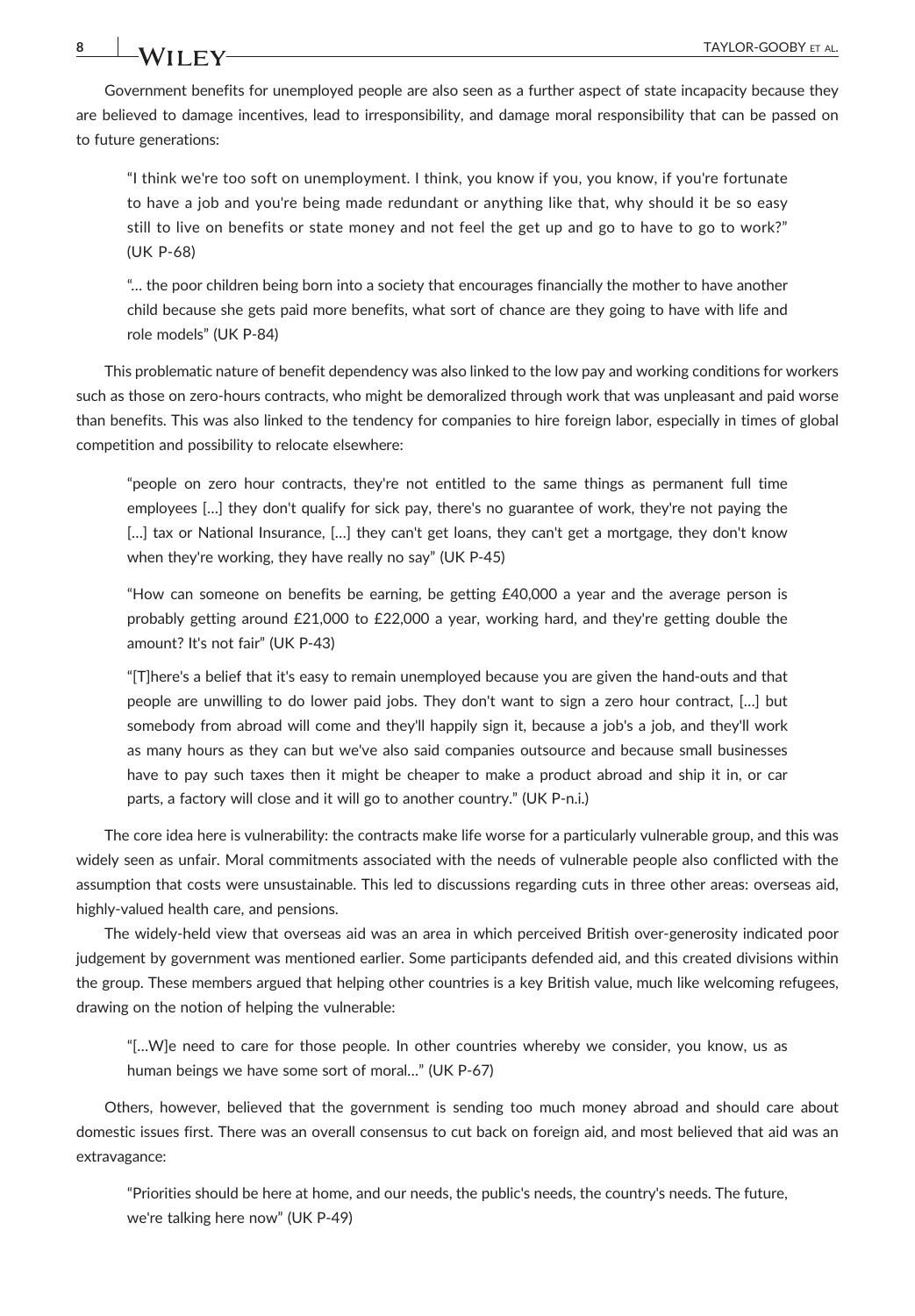The NHS is the most highly-valued service in the UK, and this was reflected in the discussion. There was agreement that cutting health tourism and imposing greater responsibility on people for managing their own health through lifestyle choices would contribute to savings, but the overall conclusion was that the service was unsustainable:

"If we keep doing what we're doing the [NHS] is going to be bankrupt, … it's going to run out and it cannot sustain itself" (UK P‐84)

[…]

"It will have to change, it's got to change, but I mean, it's the biggest gift that…I mean, it's a thing of beauty, isn't it?" (UK P‐84)

"Absolutely, the best thing England's ever introduced" (UK P‐87)

"It is, yes, but it is being abused already" (UK P‐84)

Similarly, pensions provoked debate about the value and the difficulty of meeting the needs of a vulnerable group. When one participant argued that pensions would simply be unsustainably expensive in the future, another responded, to general approval, that pensions provide "a quality of life, not work yourself to death until you're 75" (UK P‐44). When one breakout group proposed increasing the retirement age to 70 or 75 and stopping funding the basic state pension ("we just didn't think the funds would last unless we did something like that", UK P‐85), participants from the two other groups raised objections:

"[this] policy is, like, to create more unemployed people if they raise the retiring age to 70 or 72. In 2040, it's going to cause more unemployed people than employment. That's not going to help the economy" (UK P‐43)

However, the consensus was that universal pensions at current levels were also unsustainable although a means‐ tested pension might remain:

"It all came round to the fact that, in 25 years' time […] because of increases in the NHS and people living longer, and more people at retirement age, it's just going to be impossible to do the maths […] it's going to be a totally different system in 25 years' time than it is today […] … 12 million now […] That's going to go up to 20/25 million and it's just going to be impossible" (UK P‐84)

These commitments to fairness and meeting the needs of vulnerable groups, for example by scrapping zero‐hours contracts, and maintaining provision in health care and pensions, conflicted with the framing of ideas that linked unsustainable spending and misguided government and set against it the value of individual responsibility.

However, no one offered a counter‐framing that brought these ideas together. A thoughtful comment by the spokesperson for one of the groups in the final plenary drew the arguments about responsibility, benefit-dependency, immigration, and unemployment together, and is quoted at some length:

"it's easy to remain unemployed because you are given the hand‐outs and that people are unwilling to do lower paid jobs. […] Reducing […] immigration or making sure that only a certain set of people come into the country will mean that there are more jobs to go around the people that are here…" (UK P‐46)

In general, stronger views tended to emerge as a consensus and weaker views to dwindle. The claims about state wastefulness reinforced each other, as did the ideas about dependency, allowing more immigrants who were a burden on public services to enter the country and the way benefit generosity and failure to control exploitative employers eroded work ethic morality. There was no corresponding integration of the minority ideas about helping vulnerable people, refugees, and the unemployed, and consequently no redistributive way forward. The upshot was that discussion in general moved towards the view that immigration, and spending on pensions, health care, overseas aid, and unemployment benefits were key problems. Government profligacy should be brought under control, and most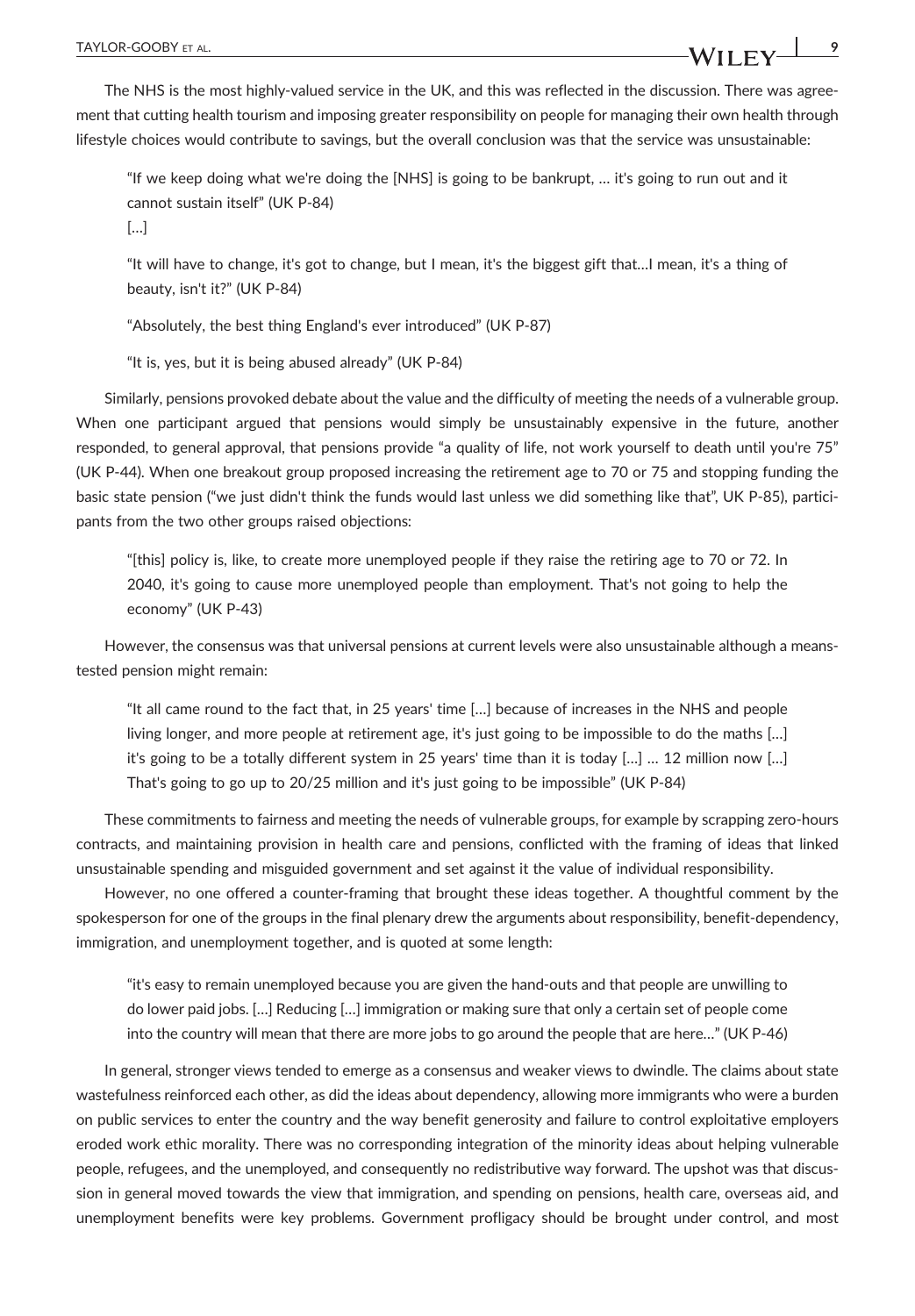importantly immigration cut back in the national interest. This would help to contain unemployment and health care spending by making more jobs available. It would also save spending. The profligacy of government also damaged worker morale through poorly regulated unemployment benefits, and this fed back into damage to the economy.

#### 5.3 | The second framing: Social investment as intervention

Alongside the first framing of the misdirected welfare state, a second emerged related to intervention and social investment. This linked employability, education, training, opportunity, and individual responsibility. The core idea is that it is low skills, poor labor market opportunities, and working conditions that generate unemployment and poverty, and that these issues can be tackled in the longer term through better training and a restructuring of education (see also Zimmerman, Chung, & Heuer, 2018). Better opportunities will instill a stronger sense of responsibility into individuals, and reduce welfare dependency, linking together a moral and a practical discourse. Participants were particularly keen to see better training opportunities for less academically successful young people, often summed up in the idea of apprenticeships. The following summary received a lot of support as a key priority in the final session:

"We need to think of some more long‐term solutions…Education, investing the money in the education to try and combat unemployment. We discussed a lot around [how]…to retrain the youth…with apprenticeships to keep employment on a rolling scheme…Cracking down on tax avoidance that we see in a lot of large companies…Limit money to other countries." (UK P‐64)

Apprenticeships and training opportunities are also seen as directing behavior in virtuous directions:

"There would be no layabouts on the street, causing trouble." (UK P‐47)

More generally, training and jobs would help instill responsibility:

"Until we get to the state where people are taking responsibility for their actions then it's always going to be the same. So that's something that's got to change before 2040…" (UK P‐84)

This links together the two framings. On the one hand, participants stated that it is simply wrong that government benefits allow unemployed people to sustain a living standard close to that of the low-paid. On the other hand, they also voiced a need to support individuals in taking responsibility for themselves and contributing to the society by providing better labor market opportunities and training.

These arguments were drawn together by one participant, who linked the different points as follows, to general approval:

"People who aren't working and they're receiving benefits, we discussed the fact that, […] they should have to contribute in some way, be it charity, voluntary work or whatever. We said the current system effectively encourages people to stay out of employment […] there should be equal opportunity, equal access to education, so perhaps more money invested in trained skills and apprenticeships. There should be tax credits or tax incentives for companies to provide more apprenticeships, not just for the young people but also people that want to retrain, and that would obviously in the future bring tax back round, more people being employed. We said that another issue with apprenticeships is they're not potentially giving people a future. Some companies are opting into apprenticeships just to gain government funding […] zero‐hour contracts is another issue". (UK P‐67)

Interestingly, the issue of gender was not raised unprompted by participants on the first day, and when introduced on the second day, many found it of little relevance and did not frame it in terms of inequality. Many academics argue that weak provision combined with assumptions about the gender division of caring responsibilities systematically discriminates against women (Lister, 2003; Orloff, 2010), but most participants seemed to identify "gender" as a narrow theme focusing on equal pay: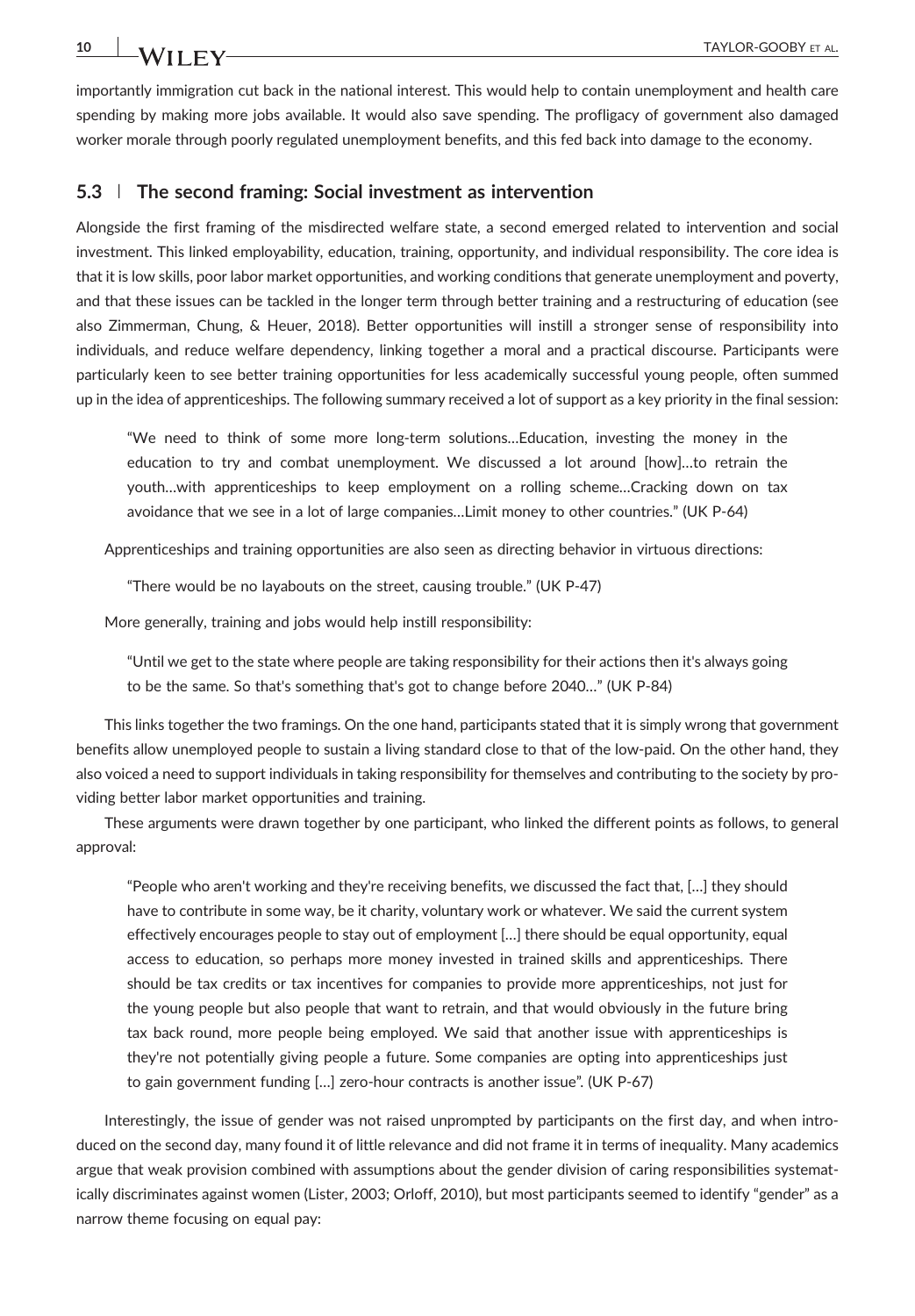"You don't hear people talking about that" (P‐88)

"In 2040, right, I think the gender won't be a problem, men and women earning, be used to be same level" (UK P‐48)

However, there was considerable support for affordable and accessible childcare (see also Chung, Filipovič Hrast, & Rakar, 2018). It was clear that many were aware of the limited availability of places and very high costs:

"It's very expensive, very expensive. If you've got a job and you're not earning loads and loads of money, and you have a baby and then you go back to work, half of your money, well even more… would go on childcare" (UK P‐41)

Participants argued that the state should invest more in childcare facilities and reduce costs for working parents. The rationale was not expressed in terms of gender rights, but in terms of expanding labor market opportunities, to benefit national economic interests. Accordingly, participants voiced a need to enforce the involvement of parents in productive activity when receiving free childcare:

"With more women back in work and earning fair wages then they're going to be paying more tax." (UK P‐43)

"[parents who receive free childcare should] do something, even if it's an educational course or […] training" (UK P‐84)

Some participants saw childcare as also a part of a larger social investment strategy focused on future economic development. This linked with the first framing through the belief that benefits and welfare state inefficiencies hindered active participation in paid work; the state should promote people's active involvement in economically productive behavior.

## 6 | DISCUSSION AND CONCLUSIONS

In this article, we examined data from a UK‐based democratic forum study to examine the usefulness of this method in understanding the welfare attitudes of individuals. We argue that forum data allows us to better examine the priorities and justifications of attitudes and to see how information is linked together in the way issues are framed.

We found that participants perceive the welfare state and its future through two framings which differ from those common in academic discussion. The first framing saw government provision to be fundamentally inefficient and misdirected. It mismanages immigration, pursues wasteful NHS and pension practices so that these services, though highly‐valued, are unsustainable, and operates an unemployment benefit system that both wastes resources and damages people's sense of responsibility. These ideas also linked to a perception of immigration as a major problem: incomers were seen as competing with British workers for a limited number of jobs. Participants largely ignored the possible benefits of immigration.

This framing is bound up with a second framing that sees the welfare state interventions as essential to provide better education and training and affordable childcare so that individuals have better opportunities in employment. This different, more active, approach believes that improving work opportunities will both help economic growth and reinforce the work‐ethic morality. These two framings are linked together by an overarching morality of self‐responsibility expressed most importantly through the valuing of work and the individual's contribution towards society.

These framings of welfare—the burden of immigration (identified as the first priority by participants), the moral damage inflicted by the unemployment benefits system and the value of work opportunities—offer an approach to the problems facing the welfare state that is in many ways an alternative to that dominant in academic literature. For example, many academics stress population aging, or deindustrialization as the main issue (e.g., Pierson, 2001). The issues that academics see as linked to population aging (rising costs in pensions and health care) also figure in popular understanding, but are seen as of secondary importance against the more dominant perception of government as wasteful, and support the view that current levels of provision are unsustainable. However, this is of secondary importance compared with the moral implications of the profligacy of government.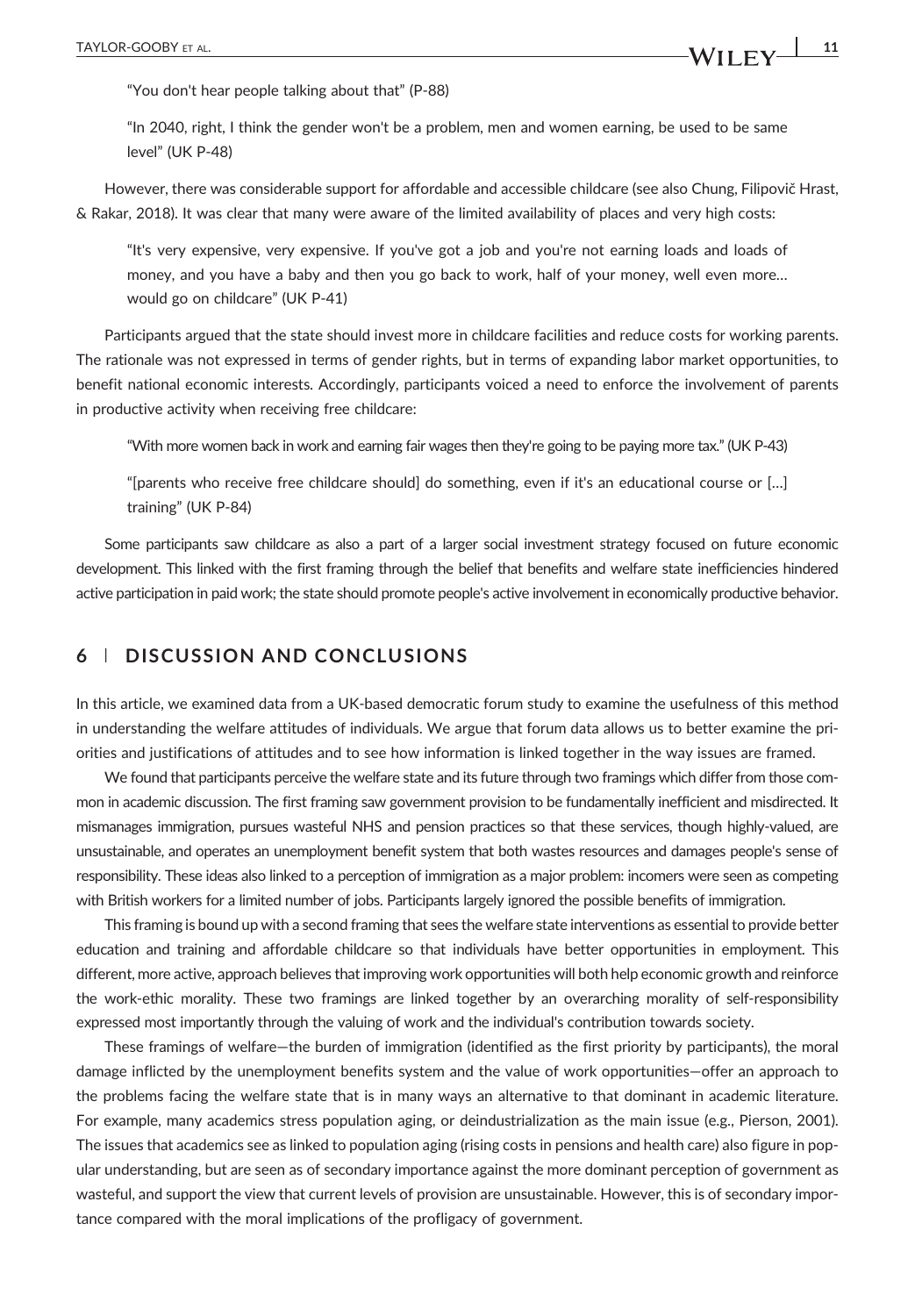Everyday arguments stress a morality of work and responsibility for oneself rather than collective provision. This conflicts with the original conception of the welfare state as providing care "from cradle to grave" (Beveridge, 1942).

Elements of an alternative view are present in the discussions. Some people saw some immigrants as assets, defended overseas aid, and felt a moral obligation to help refugees and other vulnerable groups essentially through redistribution. These views were held by a minority, and tended to decline in significance as discussion progressed. Most importantly, they never came together in a unified defense of a redistributive interventionist welfare state as justified, practically because it is efficient, and morally because it meets needs and reinforces the public good. The dominant viewpoint grew stronger and more integrated during the forums. There was no mention of trade union politics or of collective workplace rights.

Because participants express framings differently from those that form part of conventional academic wisdom, they allow researchers access to ordinary people's understanding of how welfare state attitudes work. These framings link together moral (individual responsibility; obligations to the vulnerable) and practical concerns (sustainability; growth). Probably, the most exciting aspect is the strength of support across the participants for what many expert commentators would term "social investment" as the heart of an effective welfare state in 2040. Perhaps the most sombre is the misunderstanding of the real benefits and costs of immigration, and the assumptions that government is irretrievably inefficient and misguided, nurturing a determination to cut immigration and benefit spending, and the belief that misguided state spending rather than demography and tax cuts are responsible for current spending pressures. All these issues emerge in analyses based on pre‐coded quantitative material. However, the forum approach shows how they link together in a larger conceptual framing encompassing a multifaceted understanding of the welfare state that reinforces them and makes them into a coherent view of the world with policy implications: cut back the provider welfare state and build up social investment.

As this article has shown, democratic forums generate new knowledge in relation to framing, priorities, justification, and the use of information. They do not provide the kind of precise information on the attitudes of members of different population groups towards a defined and well-understood attitudinal object that competently-executed structured surveys can provide. They can also be expensive and difficult to conduct and analyze. They have two kinds of value as an addition to the armory of social research methods. First, they can help to explore the framings that ordinary people employ when thinking about a particular topic, and thus contribute to the design of surveys, ensuring that issues are considered which may not immediately be included because they do not figure in expert theories about the issue. Second, they contribute to understanding the strength with which positions are held, how ideas develop, and the areas on which people will compromise in discussion. Democratic forum researchers may wish to include some kind of goal to the discussion, in our case agreeing bullet points for a report, to motivate participants to arrive at such an agreement.

#### ACKNOWLEDGEMENTS

We are grateful to NORFACE for funding the research reported here in "Welfare State Futures: Our Children's Europe" as part of the Welfare State Futures program under grant number 462‐14‐050.

## CONFLICT OF INTEREST

None declared.

#### ENDNOTES

 $1$  The WelfSOC project comprises linked studies of welfare state attitudes using democratic forums and focus groups in five European countries (Denmark, Germany, Norway, Slovenia, and the UK). It forms part of the NORFACE Welfare State Futures program:<https://welfarestatefutures.org>/ (accessed February 10, 2017).

 $2$  For a more detailed review of the strengths and weaknesses of democratic forums, see Taylor-Gooby and Leruth (2018).

 $3$  Details of the participant are given in brackets after the quotation when available. Not all could be identified from the audio recording. […] signifies omitted material in a continuing extract.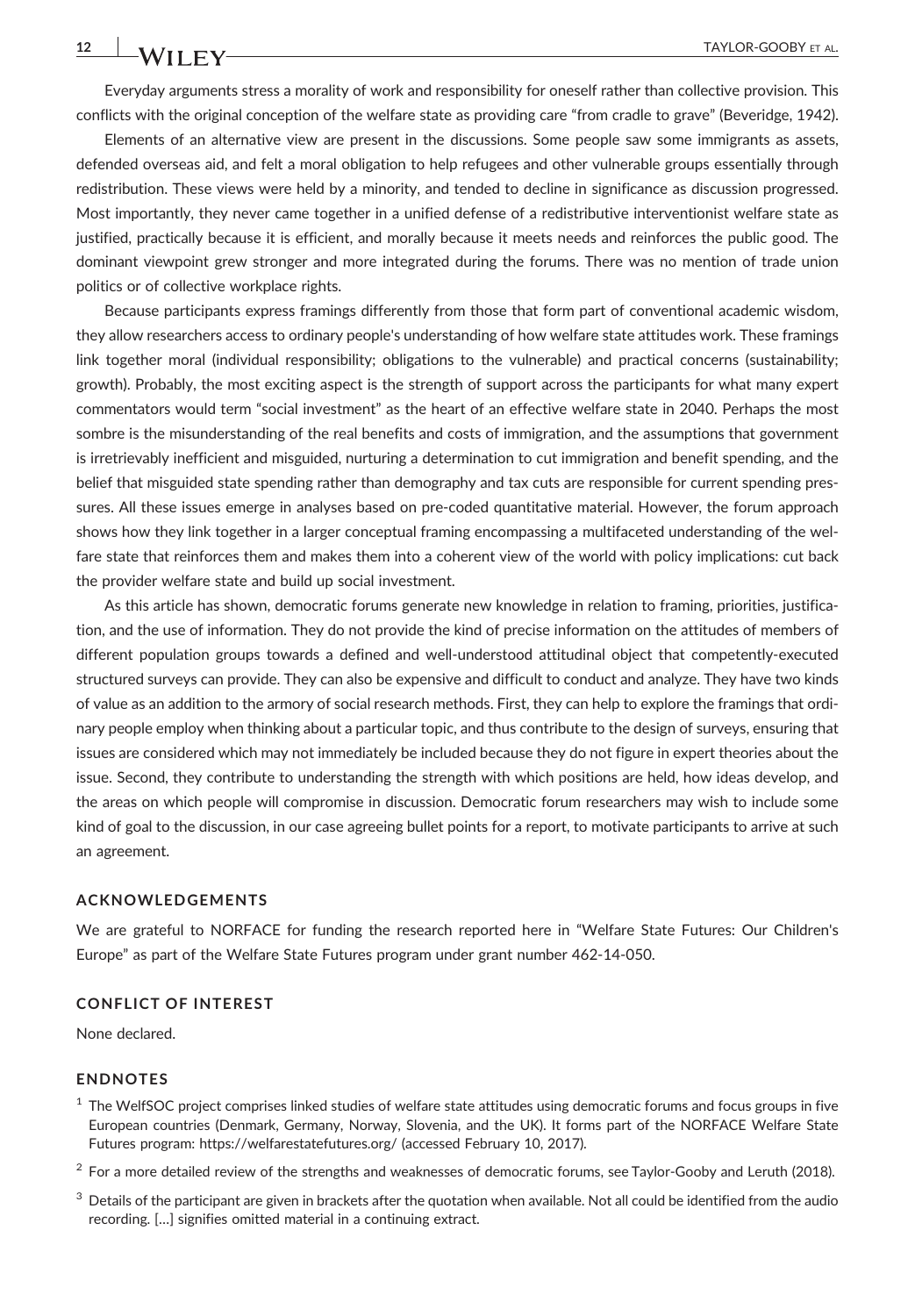#### REFERENCES

Baumberg, B. (2016). The stigma of claiming benefits: A quantitative study. *Journal of Social Policy*, *45*(2), 181–199.

Beveridge, W. H. B. B. (1942). *Social insurance and allied services. The Beveridge report*. London: HM Stationery Office.

- Blekesaune, M., & Quadagno, J. (2003). Public attitudes toward welfare state policies. *European Sociological Review*, *19*(5), 415–427.
- Chong, D., & Druckman, J. N. (2007). Framing theory. *Annual Review of Political Science*, *10*, 103–126.
- Chung, H., Filipovič Hrast, M., & Rakar, T. (2018). The provision of care: Whose responsibility and why? In P. Taylor‐Gooby, & B. Leruth (Eds.), *Attitudes, aspirations and welfare: Social policy directions in uncertain times*. Basingstoke: Palgrave Macmillan.
- Chung, H., & Meuleman, B. (2017). European parents' attitudes towards public childcare provision: The role of current provisions, interests and ideologies. *European Societies*, *19*(1), 49–68.
- Chung, H., Taylor‐Gooby, P., & Leruth, B. (2018). Political legitimacy and welfare state futures: Introduction. *Social Policy & Administration*, *52*(4), XXXX–XXXX.
- Druckman, J. N. (2001). The Implications of framing effects for citizen competence. *Political Behavior*, *23*(3), 225–256. [https://](https://doi.org/10.1023/A:1015006907312) [doi.org/10.1023/A:1015006907312](https://doi.org/10.1023/A:1015006907312)
- Esping‐Andersen, G. (1990). *The three worlds of welfare capitalism*. Princeton, NJ: Princeton University Press.
- Flinders, M., Ghose, K., Jennings, W., Molloy, E., Prosser, B., Renwick, A. … & Spada, P. (2016). Democracy matters: lessons from the 2015 citizens' assemblies on English devolution. Retrieved from [https://eprints.soton.ac.uk/391972/1/Democ](https://eprints.soton.ac.uk/391972/1/Democracy%2520Matters%2520final%2520report.pdf)[racy%2520Matters%2520final%2520report.pdf](https://eprints.soton.ac.uk/391972/1/Democracy%2520Matters%2520final%2520report.pdf) (accessed January 11, 2018).
- Goerres, A., & Prinzen, K. (2011). Can we improve the measurement of attitudes towards the welfare state? A constructive critique of survey instruments with evidence from focus groups. *Social Indicators Research*, *109*(3), 515–534.
- Goerres, A., & Tepe, M. (2012). Doing it for the kids? The determinants of attitudes towards public childcare in unified Germany. *Journal of Social Policy*, *41*(2), 349–372.
- Knijn, T., & Van Oorschot, W. (2008). The need for and the societal legitimacy of social investments in children and their families. *Journal of Family Issues*, *29*(11), 1520–1542.
- Leruth, B., & Taylor‐Gooby, P. (2018). Does political discourse matter? Comparing party positions and public attitudes on immigration in England. *Politics*.<https://doi:10.1177/0263395718755566>
- Lister, R. (2003). *Citizenship: A feminist perspective*. Basingstoke: Palgrave.
- Mouffe, C. (2010). The democratic paradox*. London and*. New York, NY: Verso.
- Orloff, A. (2010). Gender. In F. Castles, S. Leibfried, J. Lewis, H. Obinger, & C. Pierson (Eds.), *The Oxford handbook of the welfare state*. Oxford: Oxford University Press.
- Pierson, P. (2001). Post‐industrial pressures on the mature welfare states. In P. Pierson (Ed.), *The new politics of the welfare state* (pp. 80–105). Oxford: Oxford University Press.
- Sundberg, T., & Taylor‐Gooby, P. (2013). A systematic review approach to comparative studies in social policy. *Social Policy & Administration*, *47*(4), 416–433.
- Taylor‐Gooby, P. (1985). *Public opinion, ideology and the welfare state*. London: Routledge Kegan Paul.
- Taylor‐Gooby, P. (2010). Security, equality and opportunity: Attitudes and the sustainability of social protection. *Journal of European Social Policy*, *21*(2), 150–163.
- Taylor‐Gooby, P., & Leruth, B. (Eds.) (2018). *Attitudes, aspirations and welfare*. Basingstoke: Macmillan.
- Taylor‐Gooby, P., Leruth, B., & Chung, H. (2017). Where next for the UK welfare state? In P. Taylor‐Gooby, B. Leruth, & H. Chung (Eds.), *After austerity: Welfare state transformation in Europe after the great recession* (pp. 48–66). Oxford: Oxford University Press.
- Van der Pas, D. (2014). Making hay while the sun shines: Do parties only respond to media attention when the framing is right? *Journal of Press/Politics*, *19*(1), 42–65.<https://doi.org/10.1177/1940161213508207>
- Van Oorschot, W., & Meuleman, B. (2012). Welfare performance and welfare support. In S. Svallfors (Ed.), *Contested welfare states. Welfare attitudes in Europe and beyond* (pp. 25–57). Palo Alto, CA: Stanford University Press.
- Wakeford, T. (2007). The jury is out: How far can participatory projects go towards reclaiming democracy? In P. Reason, & H. Bradbury (Eds.), *The Sage handbook of action research: Participative inquiry and practice* (2nd ed.) (pp. 333–349). London: Sage.
- Warren, M. E., & Pearse, H. (Eds.) (2008). *Designing deliberative democracy: The British Columbia citizens*' *assembly*. Cambridge: Cambridge University Press.